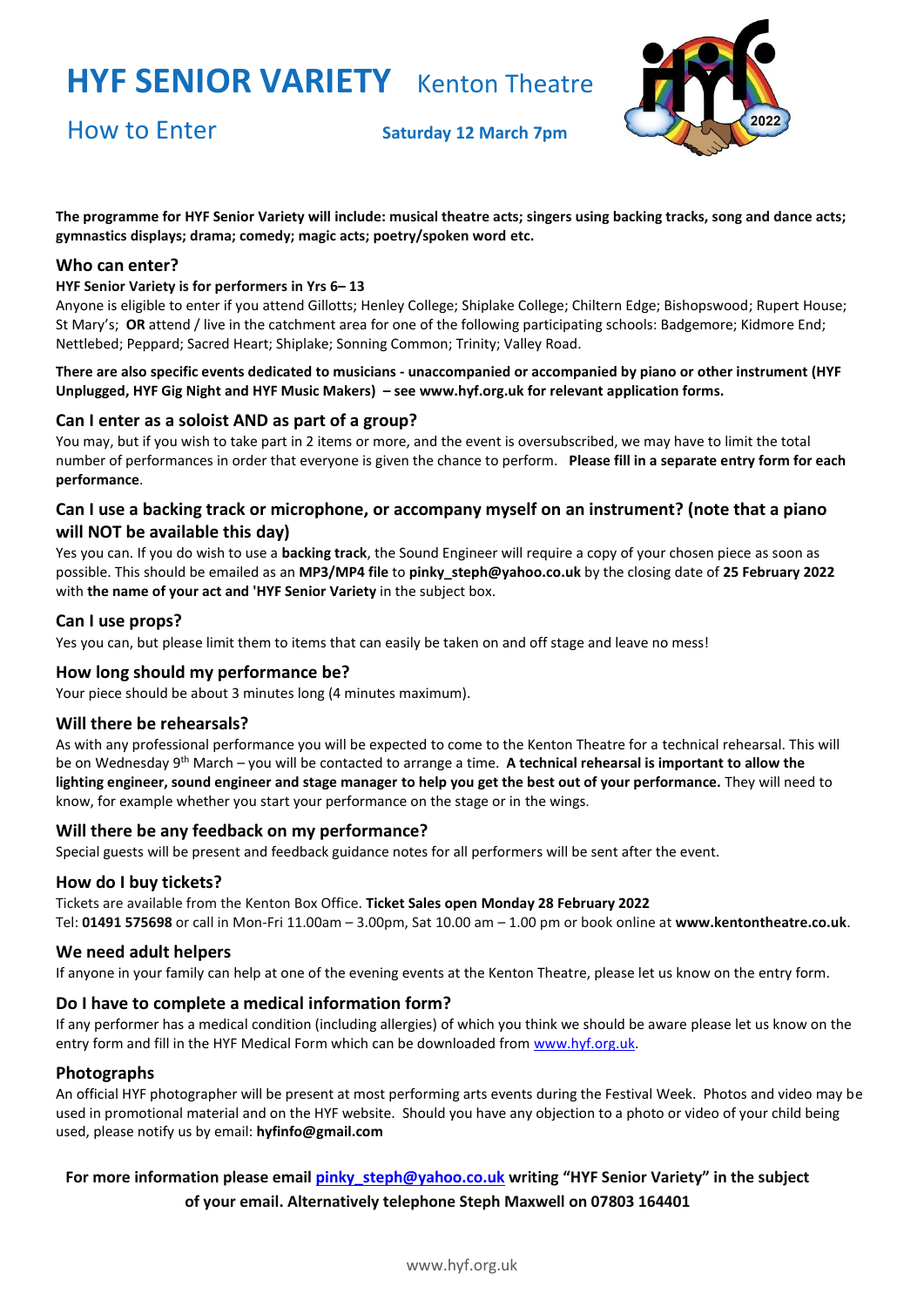# **HYF SENIOR VARIETY** Kenton Theatre



## How to Enter **Saturday <sup>12</sup> March 7pm**

**pm by 25 February 2022** to: Steph Maxwell, 2 Newtown Gardens, Henley on Thames, Oxon, RG9 1EH or email Please read the guidance notes above, print out and complete both pages of this form (in block capitals) and return [pinky\\_steph@yahoo.co.uk](mailto:pinky_steph@yahoo.co.uk)

| TYPE OF ACT (please tick one box):                                                                                                                                                                                                                                                                                                                                                                                                                                                                                                                                                                                                                                                                                                           |                     |                  |                        |  |
|----------------------------------------------------------------------------------------------------------------------------------------------------------------------------------------------------------------------------------------------------------------------------------------------------------------------------------------------------------------------------------------------------------------------------------------------------------------------------------------------------------------------------------------------------------------------------------------------------------------------------------------------------------------------------------------------------------------------------------------------|---------------------|------------------|------------------------|--|
| $\mathsf{Song}$ Musical Theatre Gymnastics Comedy Drama<br>Poetry<br>Song & Dance<br><b>Other</b>                                                                                                                                                                                                                                                                                                                                                                                                                                                                                                                                                                                                                                            |                     |                  |                        |  |
| DO YOU HAVE A NAME FOR YOUR ACT?                                                                                                                                                                                                                                                                                                                                                                                                                                                                                                                                                                                                                                                                                                             |                     |                  |                        |  |
| PLEASE GIVE A BRIEF DESCRIPTION OF YOUR PERFORMANCE:                                                                                                                                                                                                                                                                                                                                                                                                                                                                                                                                                                                                                                                                                         |                     |                  |                        |  |
| NB maximum length 4 minutes                                                                                                                                                                                                                                                                                                                                                                                                                                                                                                                                                                                                                                                                                                                  |                     |                  |                        |  |
| <b>TITLE OF MUSIC:</b><br>Name of composer:<br><b>NO</b><br>YES  <br>$\sim 10$<br>Has this been emailed as an MP3 or MP4 file? YES<br>Are you using a backing track?                                                                                                                                                                                                                                                                                                                                                                                                                                                                                                                                                                         |                     |                  |                        |  |
| Microphone(s) $\vert$<br>Music Stand(s) $\Box$<br><b>EQUIPMENT: Will you need any of the following?</b><br>Chair(s) $\Box$<br>Other $\vert$ $\vert$<br>Please give details:                                                                                                                                                                                                                                                                                                                                                                                                                                                                                                                                                                  |                     |                  |                        |  |
| YES  <br>PROPS: Will you be bringing any props, instruments etc? NO<br>If YES please give details:                                                                                                                                                                                                                                                                                                                                                                                                                                                                                                                                                                                                                                           |                     |                  |                        |  |
| <b>YOUR NAME (s)</b> (larger groups please continue on reverse)                                                                                                                                                                                                                                                                                                                                                                                                                                                                                                                                                                                                                                                                              | Age & date of birth | School year      | <b>School attended</b> |  |
|                                                                                                                                                                                                                                                                                                                                                                                                                                                                                                                                                                                                                                                                                                                                              |                     |                  |                        |  |
|                                                                                                                                                                                                                                                                                                                                                                                                                                                                                                                                                                                                                                                                                                                                              |                     |                  |                        |  |
|                                                                                                                                                                                                                                                                                                                                                                                                                                                                                                                                                                                                                                                                                                                                              |                     |                  |                        |  |
|                                                                                                                                                                                                                                                                                                                                                                                                                                                                                                                                                                                                                                                                                                                                              |                     |                  |                        |  |
|                                                                                                                                                                                                                                                                                                                                                                                                                                                                                                                                                                                                                                                                                                                                              |                     |                  |                        |  |
| <b>BACKGROUND INFORMATION</b><br>Please tell us something about you that will help us to introduce you to the audience -                                                                                                                                                                                                                                                                                                                                                                                                                                                                                                                                                                                                                     |                     |                  |                        |  |
| Please note: The personal data supplied in this application form will only be used for the purposes of administering the HYF event you have applied for,<br>after which, this application form and any records of personal data will be deleted.<br>Please keep my name and email address so that HYF can send me information about HYF events including announcements and fundraising<br>activities. Please tick to agree.<br>If at any point you change your mind and want to withdraw your consent, please let us know by emailing hyfinfo@gmail.com and we'll update your<br>details. You also have rights to access your personal data, to have it corrected or deleted, to object to processing and to lodge a complaint with the ICO. |                     |                  |                        |  |
| FOR HYF OFFICE USE ONLY DATE:                                                                                                                                                                                                                                                                                                                                                                                                                                                                                                                                                                                                                                                                                                                |                     | <b>ENTRY NO:</b> |                        |  |